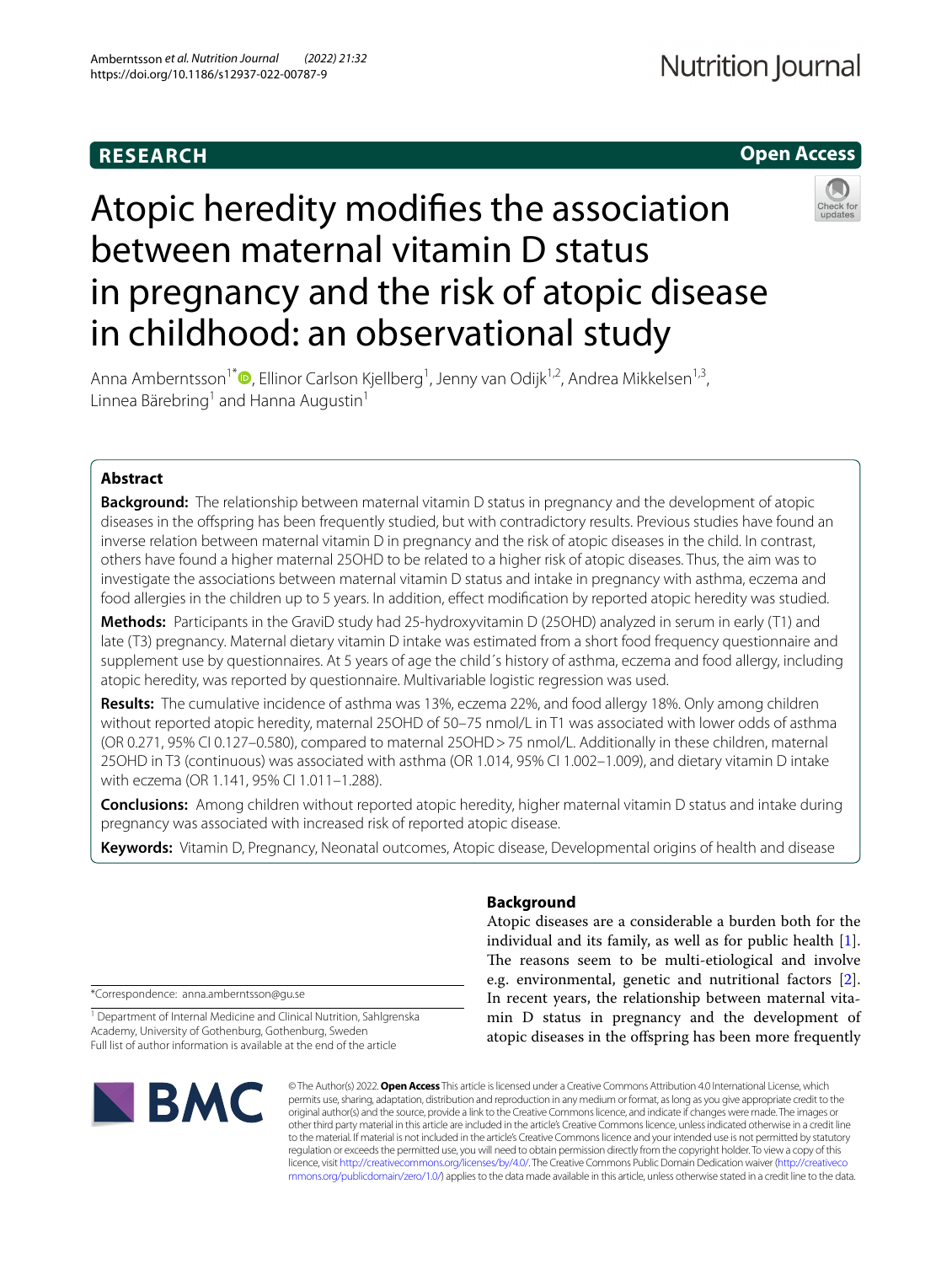studied, but the role of maternal vitamin D in atopic disease remains elusive [[3–](#page-5-2)[6](#page-5-3)].

Vitamin D is a fat-soluble vitamin, which is primarily produced in the skin after sun exposure and is also obtained via the diet [\[7](#page-5-4)]. Vitamin D status in pregnancy has been suggested to be part of the pathogenesis of atopic diseases in childhood, possibly through its involvement in the development of the fetal respiratory and immune system [\[5](#page-5-5), [6,](#page-5-3) [8](#page-5-6)]. Some cohort studies have found an inverse relation between maternal vitamin D status (assessed as 25-hydroxyvitamin D, 25OHD) in pregnancy and the risk of developing asthma  $[4, 9]$  $[4, 9]$  $[4, 9]$  and eczema  $[9]$  $[9]$ in the ofspring. Oppositely, others have found a higher maternal 25OHD to be related to a higher risk of atopic diseases [[10,](#page-5-9) [11](#page-5-10)]. A Danish randomized controlled trial comparing high-dose to standard-dose of vitamin D (70  $\mu$ g/day to 10  $\mu$ g/day) during pregnancy found a nonsignifcant protective efect of the high-dose of vitamin D on wheeze at 3 years of age [\[12](#page-5-11)], but no efect on either wheezing or asthma at 6 years of age [[13\]](#page-6-0). A randomized controlled trial performed in the United States comparing vitamin D supplement of 10  $\mu$ g/day to 110  $\mu$ g/ day in pregnant women found the incidence of asthma and recurrent wheezing at 3 years age was 6.1% lower but non-signifcant in the high-dose group [[14\]](#page-6-1). Further, recent systematic reviews of both observational and interventional studies show heterogeneous results regarding maternal vitamin D status  $[15-17]$  $[15-17]$  and vitamin D intake [\[18–](#page-6-4)[20\]](#page-6-5) for prevention of atopic diseases in childhood. The inconclusive results of previous studies investigating maternal vitamin D in relation to atopic diseases might be afected by diference in time points of assessment of vitamin D status and intake during pregnancy, but also by not including the role of atopic heredity.

The aim of this study was to investigate the associations between maternal vitamin D status in early and late pregnancy, and vitamin D intake with the development of atopic diseases in the children up to 5 years age. In addition, the modifying efect of atopic heredity will be studied.

#### **Methods**

#### **Study population**

This paper includes data from the women participating in the Swedish GraviD study, and a follow-up of their children at 5 years of age. The GraviD study is a multi-ethnic longitudinal pregnancy cohort where women in early pregnancy with residency in south-western Sweden were recruited. Details on the procedure of the GraviD study are described elsewhere  $[21]$  $[21]$ . The only inclusion criteria was  $\leq$  16 gestational weeks. In total, recruitment during 2013 and 2014 yielded 2125 women.

Five years after delivery, an invitation for a followup study was sent to the home address of all mothers to singleton healthy children. The invitation included study information, consent form for both caregivers, a questionnaire and a pre-stamped envelope for sending back the completed documents to the research staf. All women gave their informed consent for inclusion before they participated in the study. Both parents gave consent for the participation of their child. The data collection was conducted according to the Declaration of Helsinki and the study was approved by the Regional Ethics Committee in Gothenburg, and the Swedish Ethical Review Authority (protocol code 897–11, T439-13, T085-14 and 2019–05,219).

#### **Data collection**

During pregnancy, two venous blood samples were taken at the antenatal care clinic at routine visits; one in early pregnancy (T1, before gestational week 17), and one in late pregnancy (T3, after gestational week 31) for analysis of 25-hydroxyvitamin D (25OHD) in serum. During these two visits, the pregnant women also completed a questionnaire regarding intake of vitamin D in the diet, use of vitamin D containing supplements and background information (i.e. education level and ethnicity). Maternal dietary vitamin D intake (µg/day) in T3 was estimated from a short food frequency questionnaire [\[22](#page-6-7)], containing questions on frequency and quantity of four vitamin D rich foods. Maternal use of vitamin D supplement was dichotomized as yes/no in either T1 or T3. Additional information in T1 on the women's occupational status, tobacco use and BMI was collected from medical records. After delivery, information on the child´s birth weight, sex and delivery mode (vaginal or Caesarean section) were obtained from medical records.

The follow-up questionnaire included questions concerning any experienced asthma, eczema and/or allergic reactions to food of the child between birth and followup as reported by the parents. The questionnaire was an adapted version of the questionnaire developed for the BAMSE cohort study [\[23](#page-6-8)]. Twelve common food allergens (cow's milk protein, eggs, fsh, nuts, peanuts, cashew nuts, sesame seeds, peas, soy, cereals, stone fruits and citrus fruits) were listed in the questionnaire with an option to specify other food allergens. The questionnaire queried for information regarding atopic heredity by asking both parents to report any allergies.

#### **Laboratory analysis**

Details on the procedures for sample collection and analysis has been described in a previous publication [[21\]](#page-6-6). Briefy, venous blood samples were centrifuged within two hours after sampling and sent to the central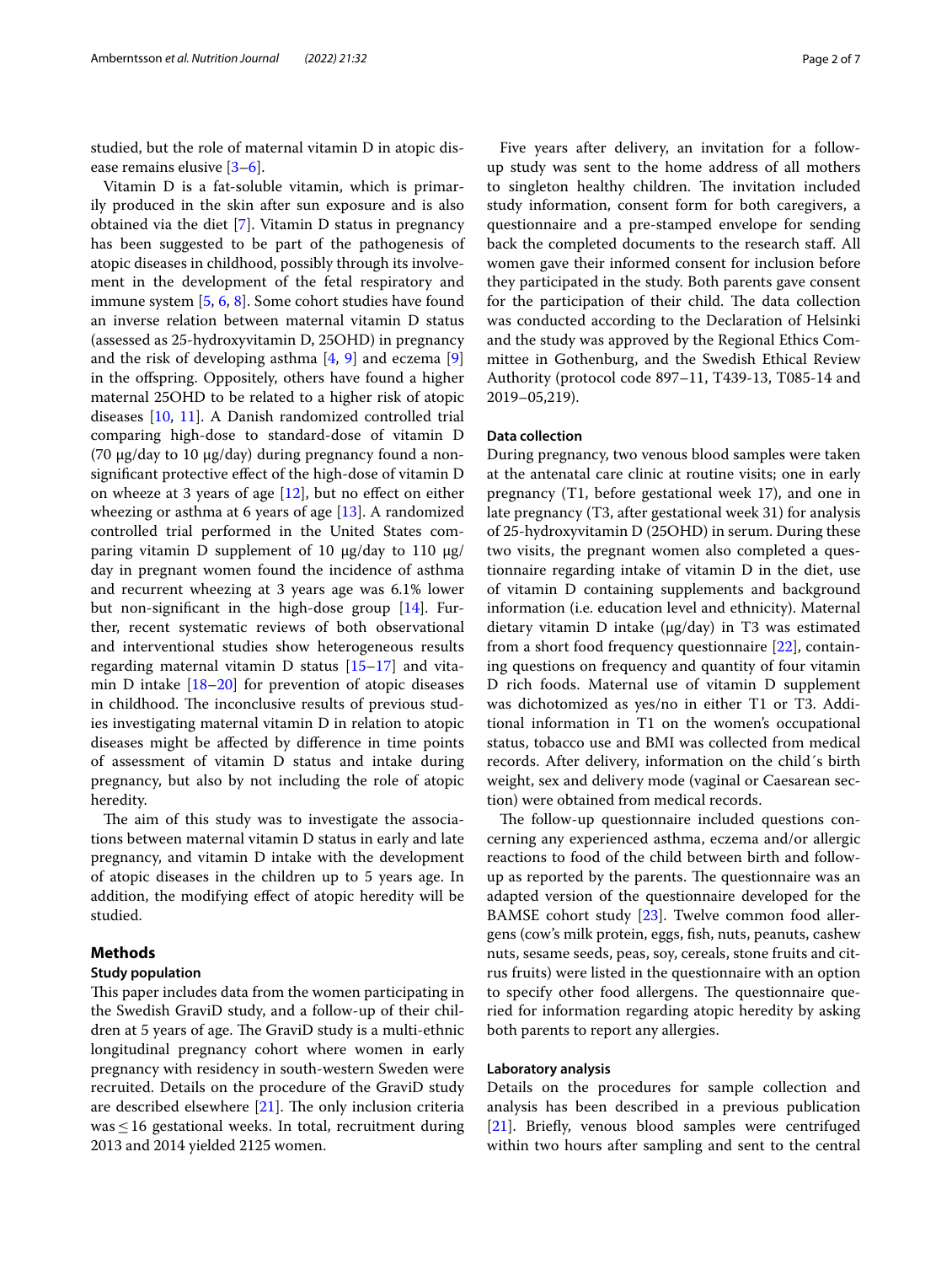laboratory at Sahlgrenska University Hospital. Serum was extracted and stored at -70 °C until analysis of 25OHD. Analyzes of 25OHD were performed using liquid chromatography tandem-mass spectrometry (LC–MS/MS; Mass spectrometer API 4000, AB Sciex, Framingham, MA, USA) by the central laboratory at the University Hospital in Malmö, certifed by the Vitamin D External Quality Assessment Scheme.

#### **Statistical analysis**

Cumulative incidence of atopic diseases was reported. Maternal 25OHD was season-adjusted using a cosine function as previously described  $[21]$ . The associations between maternal vitamin D intake from the diet in T3, supplement intake in T1 and/or T3 or maternal 25OHD at T1 and T3 were studied in relation to asthma, eczema or food allergy during early childhood using multivariable logistic regression. Potential confounders were identifed using directed acyclic graphs [\[24](#page-6-9)]. Maternal BMI at T1, education (university level, yes/no), ethnicity (Northern Europe, yes/no), delivery mode (vaginal or Caesarean section) and tobacco use by either mother or other care giver during pregnancy were identifed as confounders and were included a priori in the adjusted models. The child's atopic heredity (parental allergy, yes/no) was identifed as a possible efect modifer. For signifcant efect modifers, stratifed analyses were included. Signifcance was accepted at  $p < 0.05$  ( $p < 0.2$  for interaction terms). The software IBM SPSS Statistics for Windows, version 27.0 (Armonk, NY: IBM Corp) was used for all statistical analyses.

#### **Results**

#### **Participant characteristics**

Characteristics of the women and their children are described in Table [1](#page-2-0). Of the responding families at the follow-up ( $N=606$ , 33%), mean maternal age was 32 years and mean BMI was  $24 \text{ kg/m2}$  in T1. The majority had studied at university level (77%) and were born in Northern Europe (88%). Also, the majority of the women had 25OHD concentrations above 50 nmol/L both in T1 (85%) and in T3 (81%). The children's mean birthweight was 3540 g and their mean age at follow-up was  $5.14 \pm 0.4$  years. Compared to the non-responding mothers (*N*=1252), the responding study population at the follow-up were older, had a lower BMI in T1 and a higher 25OHD during pregnancy. A larger proportions of the mothers had a university education and were born in Northern Europe (data not shown). However, there were no signifcant diferences in birthweight between the responders and the non-responders.

The reported cumulative incidence of asthma was 13% (*N*=76), and eczema was 22% (*N*=133). Among 18% <span id="page-2-0"></span>**Table 1** Background data of the study population (*N*=606)

| <b>Maternal variables</b>                   | Mean $\pm$ SD or N (%) |  |  |  |
|---------------------------------------------|------------------------|--|--|--|
| Age T1 (years)                              | $32 \pm 4.4$           |  |  |  |
| BMIT1 (kg/m <sup>2</sup> )                  | $23.8 \pm 3.5$         |  |  |  |
| 25OHD T1 (nmol/L)                           | $70.2 \pm 20.9$        |  |  |  |
| 25OHD T3 (nmol/L)                           | $85.0 \pm 27.2$        |  |  |  |
| Dietary vitamin D intake T3 (µg/day)        | $4.4 \pm 2.2$          |  |  |  |
| Vitamin D supplement use T1 and/or T3 (yes) | 375 (62)               |  |  |  |
| University level education (yes)            | 467 (77)               |  |  |  |
| Northern European origin (yes)              | 536 (88)               |  |  |  |
| <b>Child variables</b>                      |                        |  |  |  |
| Sex (female)                                | 291 (48)               |  |  |  |
| Birth weight (g)                            | $3540 \pm 527$         |  |  |  |
| Delivery by cesarean section (yes)          | 84 (14)                |  |  |  |
| Tobacco exposure in utero (yes)             | 33(5)                  |  |  |  |
| Reported atopic heredity (yes)              | 189 (31)               |  |  |  |
| Reported asthma (yes)                       | 76 (13)                |  |  |  |
| Reported eczema (yes)                       | 133 (22)               |  |  |  |
| Reported food allergy (yes, any)            | 111(18)                |  |  |  |
| Cow's milk                                  | 60(10)                 |  |  |  |
| Egg                                         | 26(4)                  |  |  |  |
| Fish                                        | 8(1)                   |  |  |  |
| <b>Nuts</b>                                 | 15(3)                  |  |  |  |
| Peanut                                      | 13(2)                  |  |  |  |
| Cashew nut                                  | 11(2)                  |  |  |  |
| Pea                                         | 2(0.5)                 |  |  |  |
| Soy                                         | 6(1)                   |  |  |  |
| Cereals                                     | 9(2)                   |  |  |  |
| Stone fruit                                 | 11(2)                  |  |  |  |
| Citrus fruit                                | 4(1)                   |  |  |  |
| Other                                       | 42(7)                  |  |  |  |

*25OHD* 25-hydroxyvitamin D, *T1* early pregnancy, *T3* late pregnancy, *BMI* Body Mass Index, *SD* Standard deviation

(*N*=111) of the children, allergic reactions to at least one food group or allergen was reported and a third of them (29%, *N*=32) had a reaction to more than one food group or allergen.

## **Maternal vitamin D status and intake in relation to asthma, eczema and food allergy**

There was an interaction between both maternal vitamin D intake and status with reported atopic heredity. Therefore, all results were analyzed stratified by reported atopic heredity (Tables [2–](#page-3-0)[3\)](#page-3-1).

#### **Asthma**

Regardless of the reported atopic heredity of the child, neither maternal vitamin D intake from diet nor vitamin D supplement use was associated with asthma (Table [2](#page-3-0)). However, among children without reported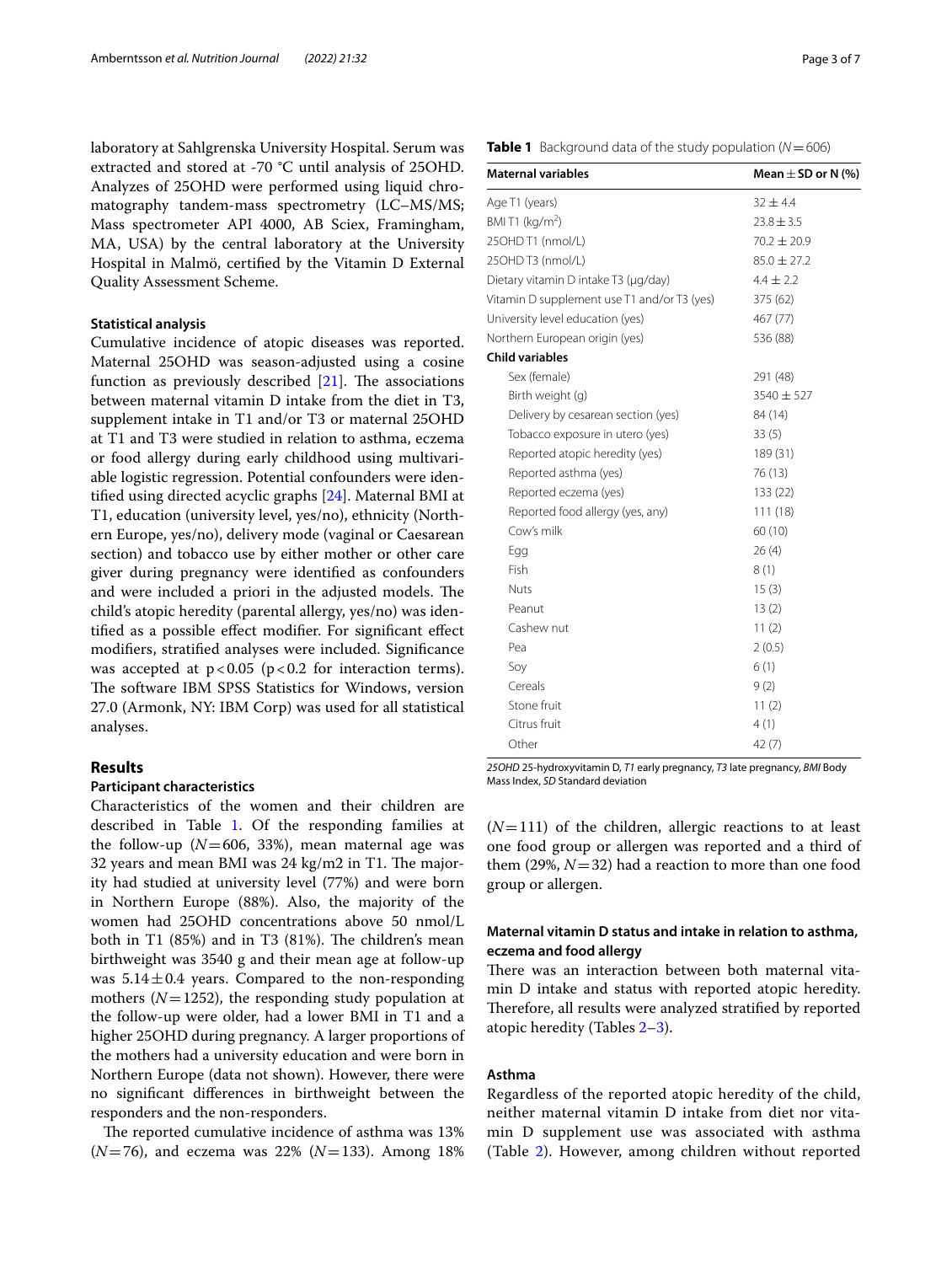### <span id="page-3-0"></span>**Table 2** The relationship between maternal vitamin D intake and status with self-reported asthma at 5-years

|                                                         | No reported atopic heredity |                 |         | <b>Reported atopic heredity</b> |                 |         |
|---------------------------------------------------------|-----------------------------|-----------------|---------|---------------------------------|-----------------|---------|
|                                                         | <b>OR</b>                   | 95% CI          | P-value | <b>OR</b>                       | 95% CI          | P-value |
| T3 dietary vitamin D intake (µg/day)                    | 0.925                       | $0.775 - 1.105$ | 0.389   | 0.936                           | $0.740 - 1.184$ | 0.582   |
| Supplemental vitamin D intake in T1 and/<br>or T3 (yes) | 1.095                       | $0.567 - 2.114$ | 0.787   | 0.739                           | 0.284-1.920     | 0.535   |
| T1 250HD (nmol/L)                                       | 1.015                       | 0.999-1.030     | 0.070   | 0.981                           | $0.956 - 1.008$ | 0.116   |
| T1 250HD (nmol/L)                                       |                             |                 |         |                                 |                 |         |
| $>75$ (ref)                                             | 1.0                         |                 |         | 1.0                             |                 |         |
| < 50                                                    | 0.385                       | $0.135 - 1.099$ | 0.074   | 0.907                           | $0.155 - 5.287$ | 0.913   |
| $50 - 75$                                               | 0.271                       | $0.127 - 0.580$ | 0.001   | 1.368                           | $0.519 - 3.606$ | 0.526   |
| T3 250HD (nmol/L)                                       | 1.014                       | $1.002 - 1.026$ | 0.022   | 0.994                           | $0.975 - 1.014$ | 0.567   |
| T3 250HD (nmol/L)                                       |                             |                 |         |                                 |                 |         |
| $>75$ (ref)                                             | 1.0                         |                 |         | 1.0                             |                 |         |
| < 50                                                    | 0.455                       | $0.097 - 2.137$ | 0.318   | 0.502                           | 0.056-4.502     | 0.538   |
| $50 - 75$                                               | 0.579                       | $0.262 - 1.279$ | 0.177   | 1.218                           | $0.450 - 3.295$ | 0.698   |

*T1* early pregnancy, *T3* late pregnancy, *25OHD* 25-hydroxyvitamin D, *OR* Odds ratio, *CI* Confdence interval, *ref* reference category

Adjusted for maternal BMI in T1, level of education (university level, yes/no), ethnicity (northern Europe, yes/no), delivery mode (vaginal or Caesarean section) and tobacco use by either mother or other caregiver during pregnancy

<span id="page-3-1"></span>**Table 3** The relationship between maternal vitamin D intake and status with reported eczema at 5-years

|                                                         | No reported atopic heredity |                 |         | <b>Reported atopic heredity</b> |                 |         |
|---------------------------------------------------------|-----------------------------|-----------------|---------|---------------------------------|-----------------|---------|
|                                                         | <b>OR</b>                   | 95% CI          | P-value | <b>OR</b>                       | 95% CI          | P-value |
| T3 dietary vitamin D intake (µg/day)                    | 1.141                       | $1.011 - 1.288$ | 0.032   | 0.879                           | $0.725 - 1.066$ | 0.191   |
| Supplemental vitamin D intake in T1 and/<br>or T3 (yes) | 1.367                       | $0.803 - 2.329$ | 0.250   | 0.580                           | $0.278 - 1.211$ | 0.147   |
| T1 250HD (nmol/L)                                       | 0.997                       | $0.985 - 1.009$ | 0.632   | 1.003                           | $0.986 - 1.020$ | 0.712   |
| T1 250HD (nmol/L)                                       |                             |                 |         |                                 |                 |         |
| $>75$ (ref)                                             | 1.0                         |                 |         | 1.0                             |                 |         |
| < 50                                                    | 0.703                       | $0.314 - 1.573$ | 0.391   | 1.213                           | $0.372 - 3.955$ | 0.749   |
| $50 - 75$                                               | 1.014                       | $0.582 - 1.764$ | 0.962   | 0.838                           | $0.397 - 1.769$ | 0.643   |
| T3 250HD (nmol/L)                                       | 1.003                       | $0.994 - 1.013$ | 0.503   | 0.993                           | $0.978 - 1.008$ | 0.363   |
| T3 250HD (nmol/L)                                       |                             |                 |         |                                 |                 |         |
| $>75$ (ref)                                             | 1.0                         |                 |         | 1.0                             |                 |         |
| < 50                                                    | 0.270                       | $0.060 - 1.221$ | 0.089   | 0.967                           | $0.257 - 3.637$ | 0.960   |
| $50 - 75$                                               | 1.422                       | $0.801 - 2.526$ | 0.230   | 1.320                           | $0.605 - 2.879$ | 0.486   |

*T1* early pregnancy, *T3* late pregnancy, *25OHD* 25-hydroxyvitamin D, *OR* Odds ratio, *CI* Confdence interval, *ref* reference category

Adjusted for maternal BMI in T1, level of education (university level, yes/no), ethnicity (northern Europe, yes/no), delivery mode (vaginal or Caesarean section) and tobacco use by either mother or other caregiver during pregnancy

atopic heredity, maternal 25OHD of 50–75 nmol/L in early pregnancy was associated with a lower odds of reported asthma, compared to maternal 25OHD > 75 nmol/L (OR 0.271, 95% CI 0.127–0.580). Also, maternal 25OHD < 50 nmol/L was non-signifcantly associated with reported asthma (OR 0.385, 95% CI 0.135–1.099). In late pregnancy, maternal 25OHD, as a continuous variable, was positively associated with reported asthma (OR 1.014, 95% CI 1.002–1.009). None

of these associations were seen among children with reported atopic heredity.

#### **Eczema and food allergy**

Among children without reported atopic heredity, there was a positive association between maternal dietary vitamin D intake and reported eczema (OR 1.141, 95% CI 1.011–1.288) (Table  $3$ ). Neither maternal vitamin D status nor vitamin D supplement use was signifcantly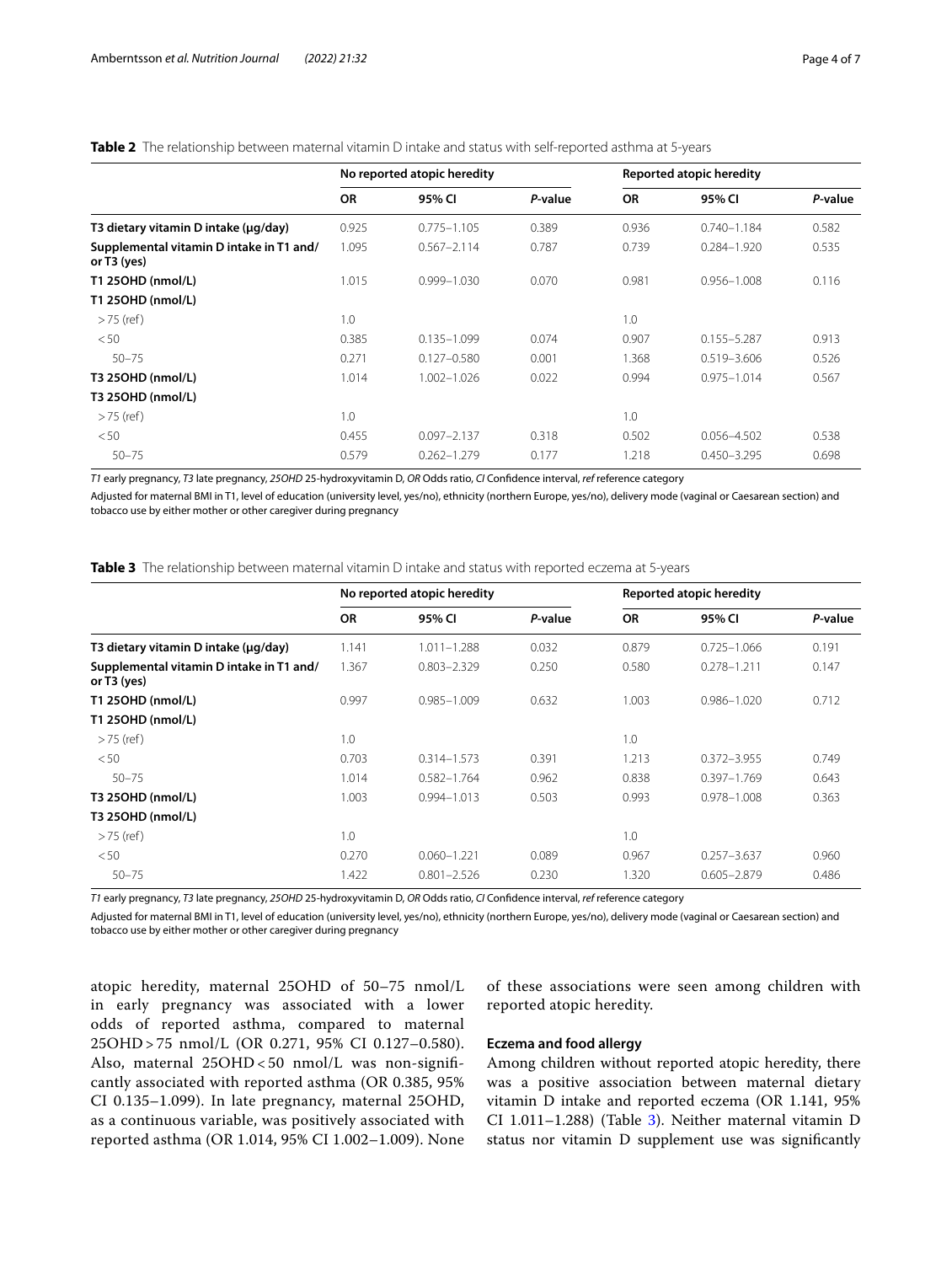associated with reported eczema. Reported food allergy was not associated with either maternal dietary or supplemental vitamin D intake, or with maternal vitamin D status (see Supplementary table S1, Additional fle [1\)](#page-5-12).

#### **Discussion**

The results from this prospective cohort study using reported data show that higher maternal intake of vitamin D and vitamin D status during pregnancy were associated with higher risk of reported asthma and eczema in the children, but only among those without reported atopic heredity. There were no significant associations between either vitamin D intake or status with atopic diseases in children with atopic heredity. Thereby, atopic heredity modifed the association between maternal vitamin D in pregnancy and reported atopic outcomes in the children up to 5 years of age.

Our fnding of a positive association between maternal 25OHD and childhood asthma among those without reported atopic heredity partly agrees with results from two previous studies. Gale et al. [[10\]](#page-5-9) showed that higher maternal 25OHD (>75 nmol/L) during late pregnancy was associated with a greater risk for the child of developing asthma at age 9 years. Similarly, the Danish cohort study showed an increased risk of respiratory problems, including asthma, among adults whose mothers had higher maternal 25OHD concentrations during pregnancy [[11](#page-5-10)]. To our knowledge, we are the frst to report the modifying efect of reported atopic heredity on the relation between maternal vitamin D status and reported respiratory symptoms in childhood. The lack of accounting for atopic heredity may possibly explain why contradictory associations between maternal vitamin D status and asthma in childhood has been obtained in previous research.

We found also that higher dietary vitamin D intake was associated with higher risk of reported eczema, but only in children without reported atopic heredity. Possibly, this association is explained by residual confounding since we did not fnd a relationship between maternal 25OHD and the children's risk of reported eczema. Some previous studies have found no association between maternal 25OHD and eczema in the child [[16,](#page-6-10) [25](#page-6-11)]. In contrast, Gale et al. found a signifcantly increased risk of diagnosed eczema at 9 months of age in children whose mothers had high 25OHD during pregnancy [\[10](#page-5-9)]. Another recent study showed that maternal vitamin D levels in the highest tertile  $(>46 \text{ nmol/L})$  were associated with an increased risk of eczema in the infant at 12 months age  $[26]$  $[26]$ .

Possible mechanisms for the suggested association could be through the involvement of vitamin D in the pathogenesis of atopic diseases  $[6]$ . The development of the fetal immune system seems to be afected by vitamin D. It is suggested that vitamin D status in utero might potentially impact the child´s sensitization to diferent allergens. Vitamin D has also been found to impact the fetal lung growth and maturation in utero  $[27]$ . Therefore, maternal vitamin D status has also been suggested to afect the lung function of the fetus. Taken together, maternal vitamin D status might play a role in the development of atopic diseases in the child [\[6](#page-5-3)]. Our fnding of efect modifcation of reported atopic heredity is novel. Efect modifcation has however been noted in intervention trials with omega-3 fatty acids during pregnancy for prevention of atopic diseases in the offspring [[28,](#page-6-14) [29](#page-6-15)]. Future research should consider this possible interaction, in order to clarify the signifcance of the fnding.

About 60% of cases of atopic eczema start in children under the age of 5 [[30\]](#page-6-16). In the Swedish BAMSE cohort, the asthma prevalence was rather stable between 4 and 12 years of age [\[31](#page-6-17)]. We found that the proportion of children with reported eczema under the frst 5 years of life was 22%, which is in line with the diagnosed prevalence of 20–30% among children in Sweden in 2018 [[32\]](#page-6-18). Further, the proportion of children with reported asthma in our study (13%) is in line with the diagnosed asthma incidence of 16% in preschool children in Sweden in 2015 [[33\]](#page-6-19). The proportion of children with reported allergic reactions to food in our study (18%) are similar to previously reported 21% at 8 years of age in Sweden [[34](#page-6-20)].

A limitation of our study is the inability of the questionnaire used at the follow-up to diferentiate between atopic and non-atopic conditions of the outcomes. In addition, all outcomes were self-reported by the parents. Thus, misclassification of atopic conditions is possible. Also, atopic heredity was based on reported parental allergy, and did not include other atopic diseases. Even though self-reported data of parental atopy are commonly used, conclusions should be made with this in mind. Our results refect the risk of asthma, eczema and food allergy at any time point from birth to 5 years of age. Thus, there is a risk of recall bias, as the parents may have forgotten to report symptoms that occurred in the frst years of the child´s life. Another limitation was the loss to follow-up and thereby presence of selection bias. The mothers who participated in the follow-up study had a higher level of education, lower BMI in T1 and higher vitamin D status during pregnancy compared to non-participants. The extent to which the selection bias has afected our results is unknown, but it may limit the external validity of our results.

A major strength of this study is that the women's vitamin D status was measured in both early and late pregnancy. An additional strength of the study is that 25OHD was measured by a liquid chromatography method;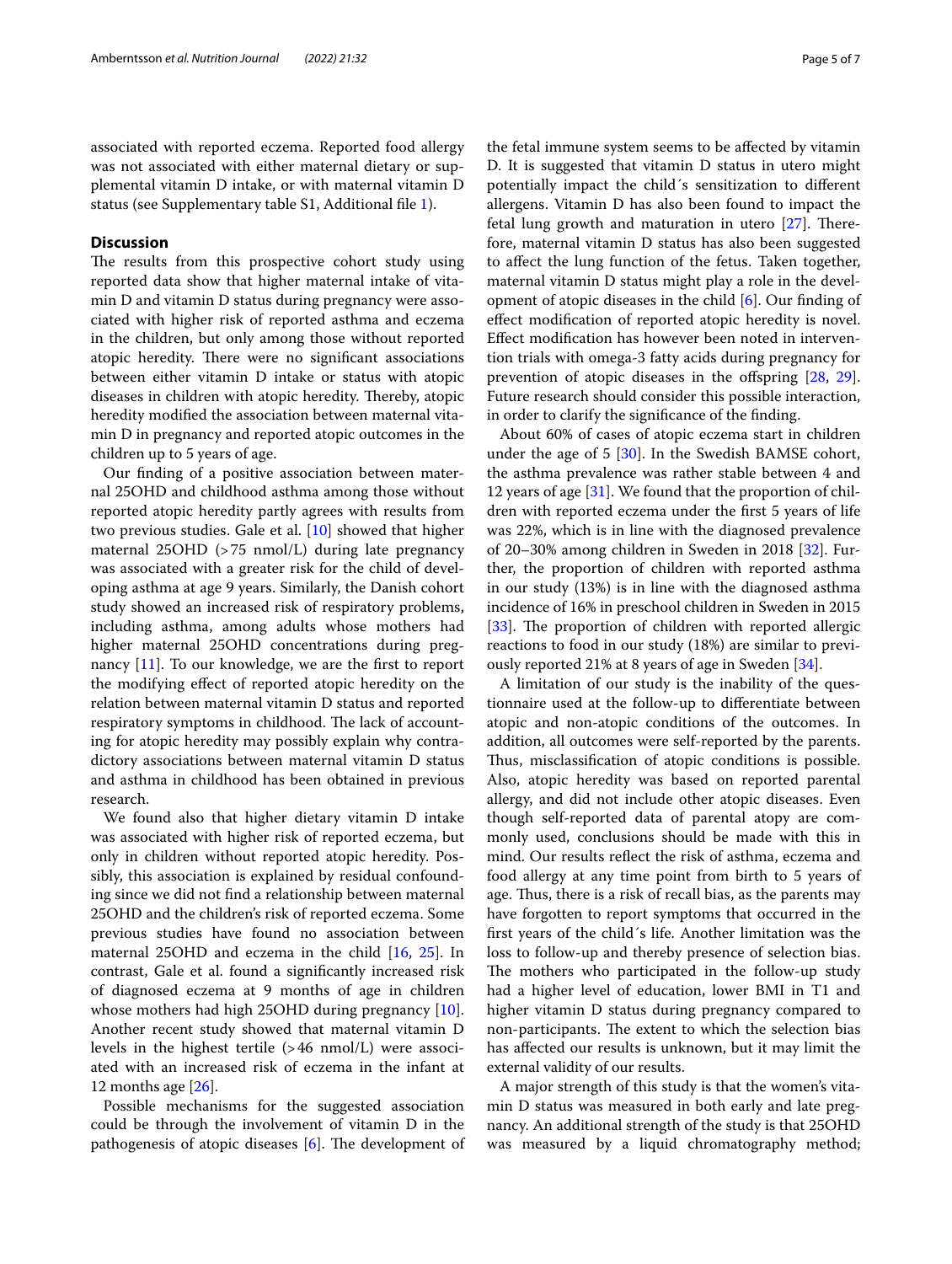LC–MS/MS, which is considered a good method as it usually has high specificity and reproducibility. The consideration of multiple exposures of maternal vitamin D as well as multiple atopic outcomes, and the control for several potential confounders are additional strengths. Finally, the ability to test for and stratify by reported atopic heredity was shown to be essential for the interpretation and meaning of the results. Although, the cohort design does not allow for any conclusions on causal efects of maternal vitamin D status and vitamin D intake, our results render important aspects of including reported atopic heredity when investigating these associations.

#### **Conclusions**

This study found reported atopic heredity to be a possible efect modifer of the association between maternal vitamin D intake and status during pregnancy and the child´s risk of developing atopic disease up to 5 years of age. In children with no reported atopic heredity, higher maternal vitamin D intake and status during pregnancy increased the risk of reported atopic diseases. In children with reported atopic heredity, there were no signifcant associations between either vitamin D intake or status with reported atopic diseases.

#### **Abbreviations**

25OHD: 25-Hydroxyvitamin D; T1: Early pregnancy; T3: Late pregnancy; OR: Odds ratio; BMI: Body mass index; LC–MS/MS: Liquid chromatography tandem-mass spectrometry; SD: Standard deviation; CI: Confdence interval; ref: Reference category.

#### **Supplementary Information**

The online version contains supplementary material available at [https://doi.](https://doi.org/10.1186/s12937-022-00787-9) [org/10.1186/s12937-022-00787-9](https://doi.org/10.1186/s12937-022-00787-9).

<span id="page-5-12"></span>**Additional fle 1: Supplementary table S1.** The relationship between maternal vitamin D intake and status with self-reported food allergy at 5-years.

#### **Acknowledgements**

We are grateful to all the participating families who took part in the study.

#### **Authors' contributions**

Conceptualization, H.A., and L.B.; methodology, H.A., A.A., L.B., A.M., and J.v.O.; formal analysis, E.C.K., L.B., A.A.; investigation, A.A., L.B., and H.A.; data curation, H.A., L.B., A.A. and E.C.K..; writing—original draft preparation, E.C.K., A.A., H.A., and L.B.; writing—review and editing, E.C.K., H.A., A.A., L.B., A.M., and J.v.O.; project administration, H.A., A.A., L.B.; funding acquisition, H.A. All authors have read and agreed to the published version of the manuscript.

#### **Funding**

This work was funded by the Swedish Research Council for Health, Working Life and Welfare (grant number 2012–0793 and 2018–00441). Open access funding provided by University of Gothenburg.

#### **Availability of data and materials**

The datasets generated and/or analysed during the current study are not publicly available due to The General Data Protection Regulation under Swedish law but are available from the corresponding author on reasonable request.

#### **Declarations**

#### **Ethics approval and consent to participate**

The study was conducted according to the guidelines of the Declaration of Helsinki, and approved by the Regional Ethics Committee in Gothenburg and the Swedish Ethical Review Authority (protocol code 897–11 in 2011–11-10, T439-13 in 2013–06-10, T085-14 in 2014–03-07, 2019–05219 in 2019–11-21 and 2020–02-07). Informed consent was obtained from all subjects involved in the study.

#### **Consent for publication**

Not applicable.

#### **Competing interest**

The authors declare that they have no competing interests.

#### **Author details**

<sup>1</sup> Department of Internal Medicine and Clinical Nutrition, Sahlgrenska Academy, University of Gothenburg, Gothenburg, Sweden. <sup>2</sup> Department of Respiratory Medicine and Allergology, Sahlgrenska University Hospital, Gothenburg, Sweden. <sup>3</sup> Research and Development Primary Health Care, Gothenburg and Södra Bohuslän, Region Västra Götaland, Sweden.

#### Received: 31 January 2022 Accepted: 12 May 2022 Published online: 17 May 2022

#### **References**

- <span id="page-5-0"></span>1. Dierick BJH, van der Molen T, Flokstra-de Blok BMJ, Muraro A, Postma MJ, Kocks JWH, et al. Burden and socioeconomics of asthma, allergic rhinitis, atopic dermatitis and food allergy. Expert Rev Pharmacoecon Outcomes Res. 2020;20(5):437–53.
- <span id="page-5-1"></span>2. Haahtela T. A biodiversity hypothesis. Allergy. 2019;74(8):1445–56.
- <span id="page-5-2"></span>3. Suaini NH, Zhang Y, Vuillermin PJ, Allen KJ, Harrison LC. Immune modulation by vitamin D and its relevance to food allergy. Nutrients. 2015;7(8):6088–108.
- <span id="page-5-7"></span>4. Smith M, O'Brien EC, Alberdi G, Geraghty AA, Kilbane M, McKenna MJ, et al. Association between vitamin D status in early pregnancy and atopy in ofspring in a vitamin D deplete cohort. Ir J Med Sci. 2020;189(2):563–70.
- <span id="page-5-5"></span>5. Searing DA, Leung DY. Vitamin D in atopic dermatitis, asthma and allergic diseases. Immunol Allergy Clin North Am. 2010;30(3):397–409.
- <span id="page-5-3"></span>6. Litonjua AA. Vitamin D defciency as a risk factor for childhood allergic disease and asthma. Curr Opin Allergy Clin Immunol. 2012;12(2):179–85.
- <span id="page-5-4"></span>7. Hossein-nezhad A, Holick MF. Vitamin D for health: a global perspective. Mayo Clin Proc. 2013;88(7):720–55.
- <span id="page-5-6"></span>8. Hawrylowicz CM, Santos AF. Vitamin D: can the sun stop the atopic epidemic? Curr Opin Allergy Clin Immunol. 2020;20(2):181–7.
- <span id="page-5-8"></span>9. Chiu CY, Huang SY, Peng YC, Tsai MH, Hua MC, Yao TC, et al. Maternal vitamin D levels are inversely related to allergic sensitization and atopic diseases in early childhood. Pediatr Allergy Immunol. 2015;26(4):337–43.
- <span id="page-5-9"></span>10. Gale CR, Robinson SM, Harvey NC, Javaid MK, Jiang B, Martyn CN, et al. Maternal vitamin D status during pregnancy and child outcomes. Eur J Clin Nutr. 2008;62(1):68–77.
- <span id="page-5-10"></span>11. Hansen S, Maslova E, Strøm M, Linneberg A, Halldorsson TI, Granström C, et al. The long-term programming efect of maternal 25-hydroxyvitamin D in pregnancy on allergic airway disease and lung function in ofspring after 20 to 25 years of follow-up. J Allergy Clin Immunol. 2015;136(1):169- 76.e2.
- <span id="page-5-11"></span>12. Chawes BL, Bønnelykke K, Stokholm J, Vissing NH, Bjarnadóttir E, Schoos AM, et al. Efect of vitamin D3 supplementation during pregnancy on risk of persistent wheeze in the ofspring: a randomized clinical trial. JAMA. 2016;315(4):353–61.